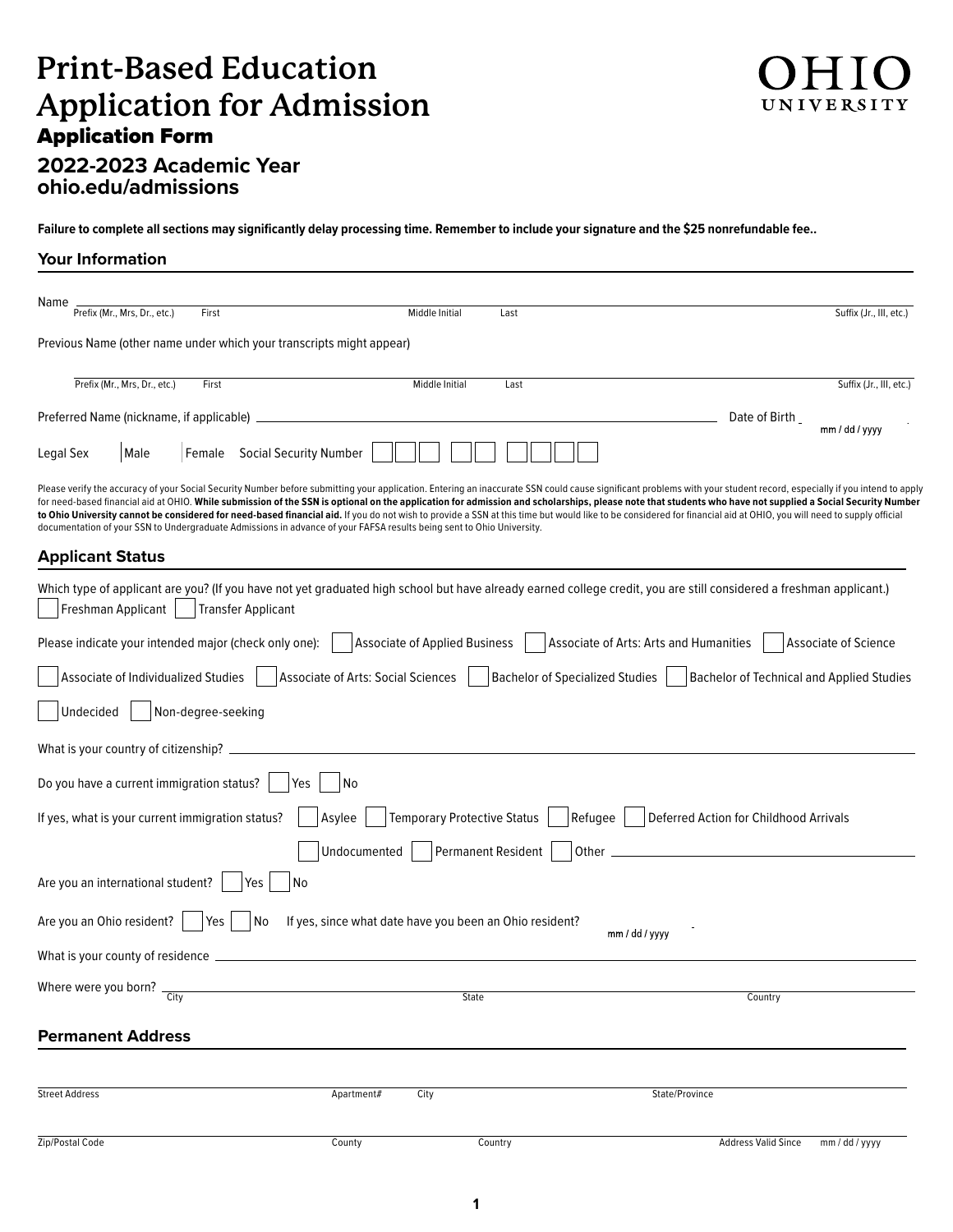## **Billing Contact Name (if different from applicant)**

| Name<br>Prefix (Mr., Mrs, Dr., etc.)<br>First                                                                                                                                                                                                                                                                                                                                                                                                                                                                                                                                                                                                                                                                                                                                                                                                                                                                                                 |             | Middle Initial                   | Last                     |                                           | Suffix (Jr., III, etc.)'       |
|-----------------------------------------------------------------------------------------------------------------------------------------------------------------------------------------------------------------------------------------------------------------------------------------------------------------------------------------------------------------------------------------------------------------------------------------------------------------------------------------------------------------------------------------------------------------------------------------------------------------------------------------------------------------------------------------------------------------------------------------------------------------------------------------------------------------------------------------------------------------------------------------------------------------------------------------------|-------------|----------------------------------|--------------------------|-------------------------------------------|--------------------------------|
| <b>Billing Address (if different from permanent address)</b>                                                                                                                                                                                                                                                                                                                                                                                                                                                                                                                                                                                                                                                                                                                                                                                                                                                                                  |             |                                  |                          |                                           |                                |
| <b>Street Address</b>                                                                                                                                                                                                                                                                                                                                                                                                                                                                                                                                                                                                                                                                                                                                                                                                                                                                                                                         | Apartment#  | City                             |                          | State/Province                            |                                |
|                                                                                                                                                                                                                                                                                                                                                                                                                                                                                                                                                                                                                                                                                                                                                                                                                                                                                                                                               |             |                                  |                          |                                           |                                |
| Zip/Postal Code                                                                                                                                                                                                                                                                                                                                                                                                                                                                                                                                                                                                                                                                                                                                                                                                                                                                                                                               | County      | Country                          |                          | <b>Address Valid Since</b>                | mm / dd / yyyy                 |
| Home Phone                                                                                                                                                                                                                                                                                                                                                                                                                                                                                                                                                                                                                                                                                                                                                                                                                                                                                                                                    |             | Cell Phone                       |                          |                                           |                                |
| (Area Code) Phone Number                                                                                                                                                                                                                                                                                                                                                                                                                                                                                                                                                                                                                                                                                                                                                                                                                                                                                                                      |             |                                  | (Area Code) Phone Number |                                           |                                |
| Email Address                                                                                                                                                                                                                                                                                                                                                                                                                                                                                                                                                                                                                                                                                                                                                                                                                                                                                                                                 |             |                                  |                          |                                           |                                |
| <b>Ethnic Background</b>                                                                                                                                                                                                                                                                                                                                                                                                                                                                                                                                                                                                                                                                                                                                                                                                                                                                                                                      |             |                                  |                          |                                           |                                |
| This information is optional and will not be used for discriminatory purposes.                                                                                                                                                                                                                                                                                                                                                                                                                                                                                                                                                                                                                                                                                                                                                                                                                                                                |             |                                  |                          |                                           |                                |
| Are you Hispanic or Latino?<br>Yes                                                                                                                                                                                                                                                                                                                                                                                                                                                                                                                                                                                                                                                                                                                                                                                                                                                                                                            | No          |                                  |                          |                                           |                                |
| American Indian or Alaskan Native<br>Asian                                                                                                                                                                                                                                                                                                                                                                                                                                                                                                                                                                                                                                                                                                                                                                                                                                                                                                    |             | <b>Black or African American</b> |                          | Native Hawaiian or Other Pacific Islander | White                          |
| <b>Military Status</b>                                                                                                                                                                                                                                                                                                                                                                                                                                                                                                                                                                                                                                                                                                                                                                                                                                                                                                                        |             |                                  |                          |                                           |                                |
| Ohio University is a designated Military Friendly® School. Responses to these questions may be used in communicating additional information to you about the Veterans and Military Student Services Center and other<br>campus resources including advising, support, and financial services.                                                                                                                                                                                                                                                                                                                                                                                                                                                                                                                                                                                                                                                 |             |                                  |                          |                                           |                                |
| Are you currently serving on active duty in the U.S. Armed Forces for purposes other than training?                                                                                                                                                                                                                                                                                                                                                                                                                                                                                                                                                                                                                                                                                                                                                                                                                                           |             |                                  |                          | No<br>Yes                                 |                                |
| Are you a veteran of the U.S. Armed Forces?                                                                                                                                                                                                                                                                                                                                                                                                                                                                                                                                                                                                                                                                                                                                                                                                                                                                                                   |             |                                  |                          | No<br>Yes                                 |                                |
| For purposes of the following questions, a veteran is defined as an individual who (1) has engaged in active duty in the U.S. Armed Forces (Air Force, Army, Coast Guard, Marines, or Navy) or is a National Guard<br>or Reserve enlistee who was called to active duty for other than state or training purposes, or was a cadet or a midshipman at one of the service academies, and (2) was released under a condition other than<br>dishonorable. Also answer "Yes" if these conditions do not apply now but will apply by June 30, 2022. An individual should answer "No" if he/she (1) has never engaged in active duty in the U.S. Armed Forces,<br>(2) is currently an ROTC student or cadet or midshipman at a service academy, (3) is a National Guard or Reserve enlistee activated only for state or training purposes, or (4) was engaged in active duty in the<br>U.S. Armed Forces but released under dishonorable conditions. |             |                                  |                          |                                           |                                |
| Are you a member of the National Guard or the U.S. Armed Forces reserve?                                                                                                                                                                                                                                                                                                                                                                                                                                                                                                                                                                                                                                                                                                                                                                                                                                                                      |             |                                  |                          | No<br>Yes                                 |                                |
| Would your family like to receive information about Veterans Affairs educational benefits and services available<br>through the Ohio University Veterans and Military Student Services Center?                                                                                                                                                                                                                                                                                                                                                                                                                                                                                                                                                                                                                                                                                                                                                |             |                                  |                          | No<br>Yes                                 |                                |
| <b>Family Information</b>                                                                                                                                                                                                                                                                                                                                                                                                                                                                                                                                                                                                                                                                                                                                                                                                                                                                                                                     |             |                                  |                          |                                           |                                |
| Would you like to receive more information about resources available to students who are or have been in foster care?                                                                                                                                                                                                                                                                                                                                                                                                                                                                                                                                                                                                                                                                                                                                                                                                                         |             |                                  |                          | No<br>Yes                                 |                                |
| Parent/Guardian 1                                                                                                                                                                                                                                                                                                                                                                                                                                                                                                                                                                                                                                                                                                                                                                                                                                                                                                                             |             |                                  |                          |                                           |                                |
| Highest level of school this parent or quardian has completed                                                                                                                                                                                                                                                                                                                                                                                                                                                                                                                                                                                                                                                                                                                                                                                                                                                                                 |             |                                  |                          |                                           |                                |
| <b>HS Graduate or Equivalent</b><br>Less than HS Graduate                                                                                                                                                                                                                                                                                                                                                                                                                                                                                                                                                                                                                                                                                                                                                                                                                                                                                     |             | Some College                     | <b>Technical School</b>  | 2-Year College Degree                     | <b>Bachelor's Level Degree</b> |
| Master's Level Degree<br>Some Graduate School                                                                                                                                                                                                                                                                                                                                                                                                                                                                                                                                                                                                                                                                                                                                                                                                                                                                                                 |             | Doctorate (Academic)             | Doctorate (Professional) | Post-Doctorate                            |                                |
| Did this parent or guardian graduate from Ohio University?                                                                                                                                                                                                                                                                                                                                                                                                                                                                                                                                                                                                                                                                                                                                                                                                                                                                                    | Yes         | No                               | Graduation Year.         | YYYY                                      |                                |
| Is this parent or guardian an employee of Ohio University?                                                                                                                                                                                                                                                                                                                                                                                                                                                                                                                                                                                                                                                                                                                                                                                                                                                                                    | Yes         | No                               |                          |                                           |                                |
| Name                                                                                                                                                                                                                                                                                                                                                                                                                                                                                                                                                                                                                                                                                                                                                                                                                                                                                                                                          |             |                                  |                          |                                           |                                |
| Last                                                                                                                                                                                                                                                                                                                                                                                                                                                                                                                                                                                                                                                                                                                                                                                                                                                                                                                                          |             |                                  | First                    |                                           |                                |
| Email Address.                                                                                                                                                                                                                                                                                                                                                                                                                                                                                                                                                                                                                                                                                                                                                                                                                                                                                                                                |             |                                  |                          |                                           |                                |
| Phone Number                                                                                                                                                                                                                                                                                                                                                                                                                                                                                                                                                                                                                                                                                                                                                                                                                                                                                                                                  |             |                                  | Phone Type               | Home<br>Work                              | Cell                           |
| Step-Father<br>Relationship<br>Mother<br>Father                                                                                                                                                                                                                                                                                                                                                                                                                                                                                                                                                                                                                                                                                                                                                                                                                                                                                               | Step-Mother | Legal Guardian                   |                          |                                           |                                |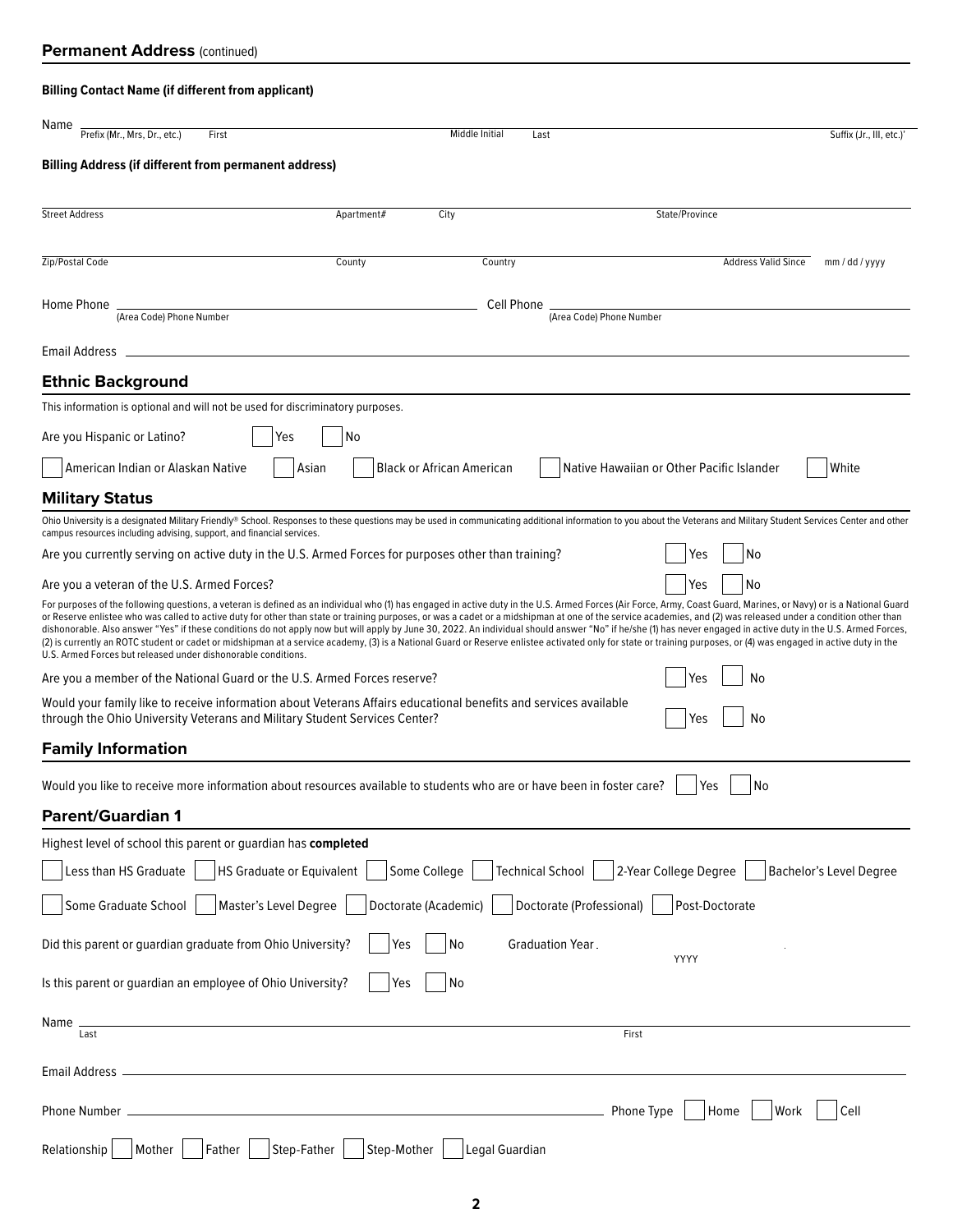| <b>Parent/Guardian 2</b>                                                                                                                                                                                                                                                                                                   |  |  |  |  |  |  |
|----------------------------------------------------------------------------------------------------------------------------------------------------------------------------------------------------------------------------------------------------------------------------------------------------------------------------|--|--|--|--|--|--|
| Highest level of school this parent or guardian has completed                                                                                                                                                                                                                                                              |  |  |  |  |  |  |
| Less than HS Graduate<br><b>HS Graduate or Equivalent</b><br>Technical School  <br>2-Year College Degree<br>Bachelor's Level Degree<br>Some College                                                                                                                                                                        |  |  |  |  |  |  |
| Some Graduate School<br>Master's Level Degree<br>Doctorate (Academic)<br>Doctorate (Professional)<br>Post-Doctorate                                                                                                                                                                                                        |  |  |  |  |  |  |
| Yes<br><b>Graduation Year</b><br>Did this parent or guardian graduate from Ohio University?<br>No<br>YYYY                                                                                                                                                                                                                  |  |  |  |  |  |  |
| Is this parent or guardian an employee of Ohio University?<br>Yes<br>No                                                                                                                                                                                                                                                    |  |  |  |  |  |  |
| Name<br>First<br>Last                                                                                                                                                                                                                                                                                                      |  |  |  |  |  |  |
|                                                                                                                                                                                                                                                                                                                            |  |  |  |  |  |  |
| Cell<br>Phone Type<br>Work<br>Phone Number _<br>Home                                                                                                                                                                                                                                                                       |  |  |  |  |  |  |
| Mother  <br>$ $ Father $ $<br>  Step-Father  <br>Step-Mother<br>Legal Guardian<br>Relationship                                                                                                                                                                                                                             |  |  |  |  |  |  |
| <b>Family Members</b>                                                                                                                                                                                                                                                                                                      |  |  |  |  |  |  |
| No<br>Do you have family members who have attended, or are currently attending, Ohio University?<br>Yes<br>If yes, please attach a separate sheet listing name(s), graduation year(s), and relationship(s).                                                                                                                |  |  |  |  |  |  |
| <b>Your Education</b>                                                                                                                                                                                                                                                                                                      |  |  |  |  |  |  |
| Public<br>Private<br>High School Type<br>Homeschool                                                                                                                                                                                                                                                                        |  |  |  |  |  |  |
|                                                                                                                                                                                                                                                                                                                            |  |  |  |  |  |  |
| City<br>State/Province<br><b>CEEB Code</b>                                                                                                                                                                                                                                                                                 |  |  |  |  |  |  |
|                                                                                                                                                                                                                                                                                                                            |  |  |  |  |  |  |
| GED?<br><b>Graduation Date</b><br>Yes<br>No<br>$mm$ / dd / yyyy<br>mm / dd / yyyy                                                                                                                                                                                                                                          |  |  |  |  |  |  |
| <b>College Coursework</b>                                                                                                                                                                                                                                                                                                  |  |  |  |  |  |  |
| Have you ever taken Ohio University coursework (regardless of location or level)?<br>Yes<br>No                                                                                                                                                                                                                             |  |  |  |  |  |  |
| Have you attended any other colleges or universities?<br>No<br>Yes                                                                                                                                                                                                                                                         |  |  |  |  |  |  |
| <b>College Background</b>                                                                                                                                                                                                                                                                                                  |  |  |  |  |  |  |
| List all other institutions attended prior to enrolling at Ohio University. If you enroll in another institution after submitting this application you must notify<br>Undergraduate Admissions of that institution. Indicate dates of attendance and degrees earned, if applicable. Attach additional sheets if necessary. |  |  |  |  |  |  |
|                                                                                                                                                                                                                                                                                                                            |  |  |  |  |  |  |
|                                                                                                                                                                                                                                                                                                                            |  |  |  |  |  |  |
| City<br>State/Province<br>Country                                                                                                                                                                                                                                                                                          |  |  |  |  |  |  |
| End Date of Attendance<br>mm / dd / yyyy                                                                                                                                                                                                                                                                                   |  |  |  |  |  |  |
|                                                                                                                                                                                                                                                                                                                            |  |  |  |  |  |  |
| Date Degree Received/Expected<br>mm / dd / yyyy                                                                                                                                                                                                                                                                            |  |  |  |  |  |  |